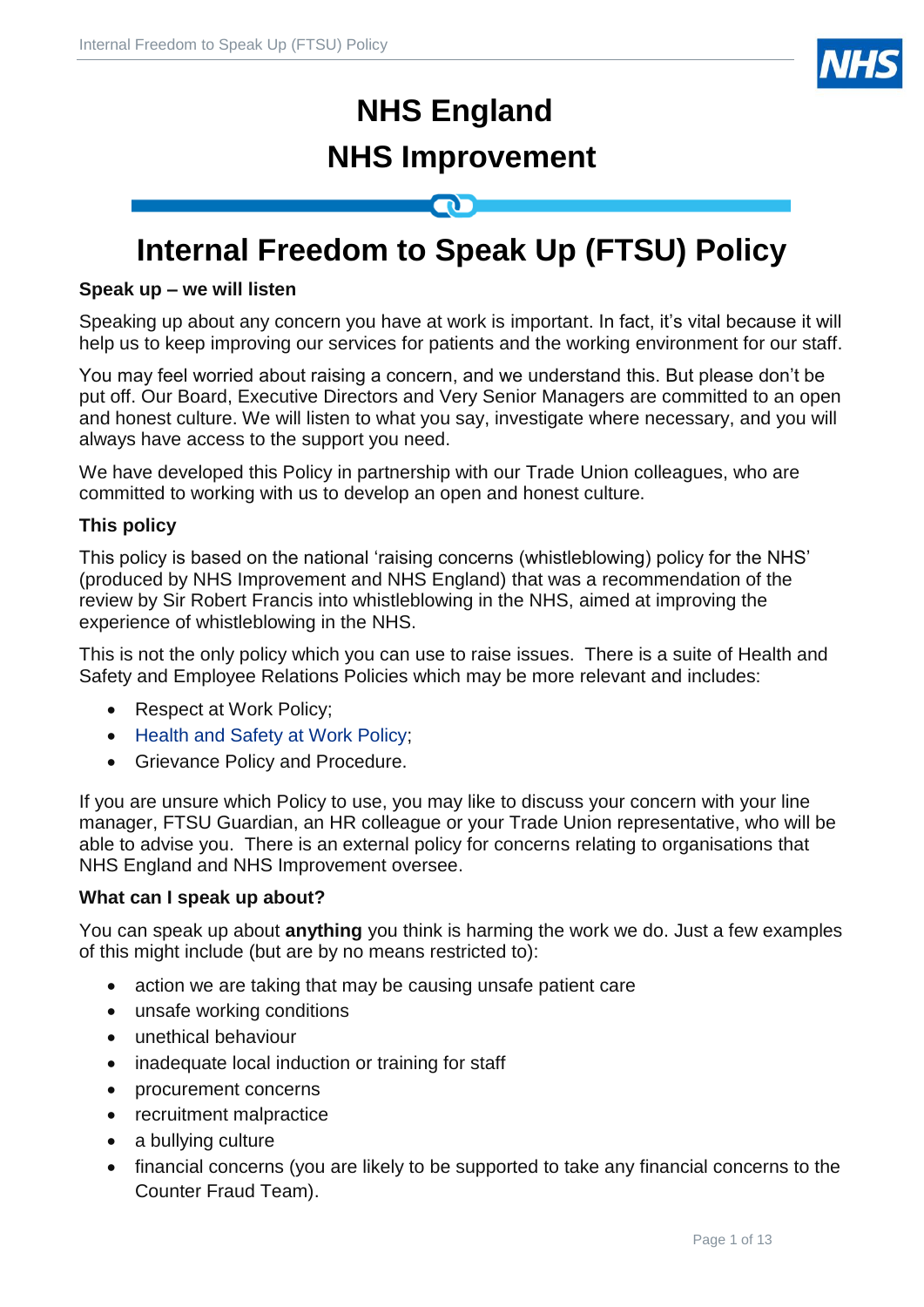

# **If in doubt, please raise it**

- Don't wait for proof. We would like you to raise the matter as soon as possible. It doesn't matter if you turn out to be mistaken as long as you are genuinely concerned.
- If your concern is a personal complaint about your employment that only affects you and/or your immediate colleagues rather than a concern about something that affects others, then you may wish to raise a grievance using [our grievance policy](https://intranet.improvement.nhs.uk/NHSIUseful/Documents/Policies/201683%20-%20Grievance%20Policy%20v0.4.pdf), bearing in mind that it is possible to raise a collective grievance.

#### **Feel safe to speak up**

- If you speak up under this policy, you will not be at risk of losing your job or suffering any form of reprisal because of raising a genuine concern. We will not tolerate the harassment or victimisation of anyone raising a concern. Nor will we tolerate any attempt to bully you into not raising any such concern. Any such behaviour is a breach of our values as an organisation and, if upheld following investigation, could result in disciplinary action against the perpetrator in accordance with our Disciplinary Policy.
- Provided you are acting honestly, it does not matter if you are mistaken or if there is an innocent explanation for your concerns.
- If you feel you have been subject to repercussions either because you have raised a concern or because you are thought to have raised a concern (even though you have not), please contact the FTSU Guardians or any other persons set out below.

#### **Confidentiality**

• We hope you will feel comfortable speaking up openly, but we also appreciate that you may want to speak up confidentially. This means that while you are willing for your identity to be known to the person you report your concern to, you do not want anyone else to know your identity. Therefore, all reasonable steps to keep your identity confidential will be taken, if that is what you want, unless required to disclose it by law (for example, by the Police). You can choose to speak up anonymously, without giving anyone your name, but that may make it more difficult for us to investigate thoroughly and give you feedback on the outcome.

#### **Who can speak up?**

Anyone who works (or has worked) in NHS England and NHS Improvement, including agency and temporary workers, people on work experience, students and volunteers, can speak up.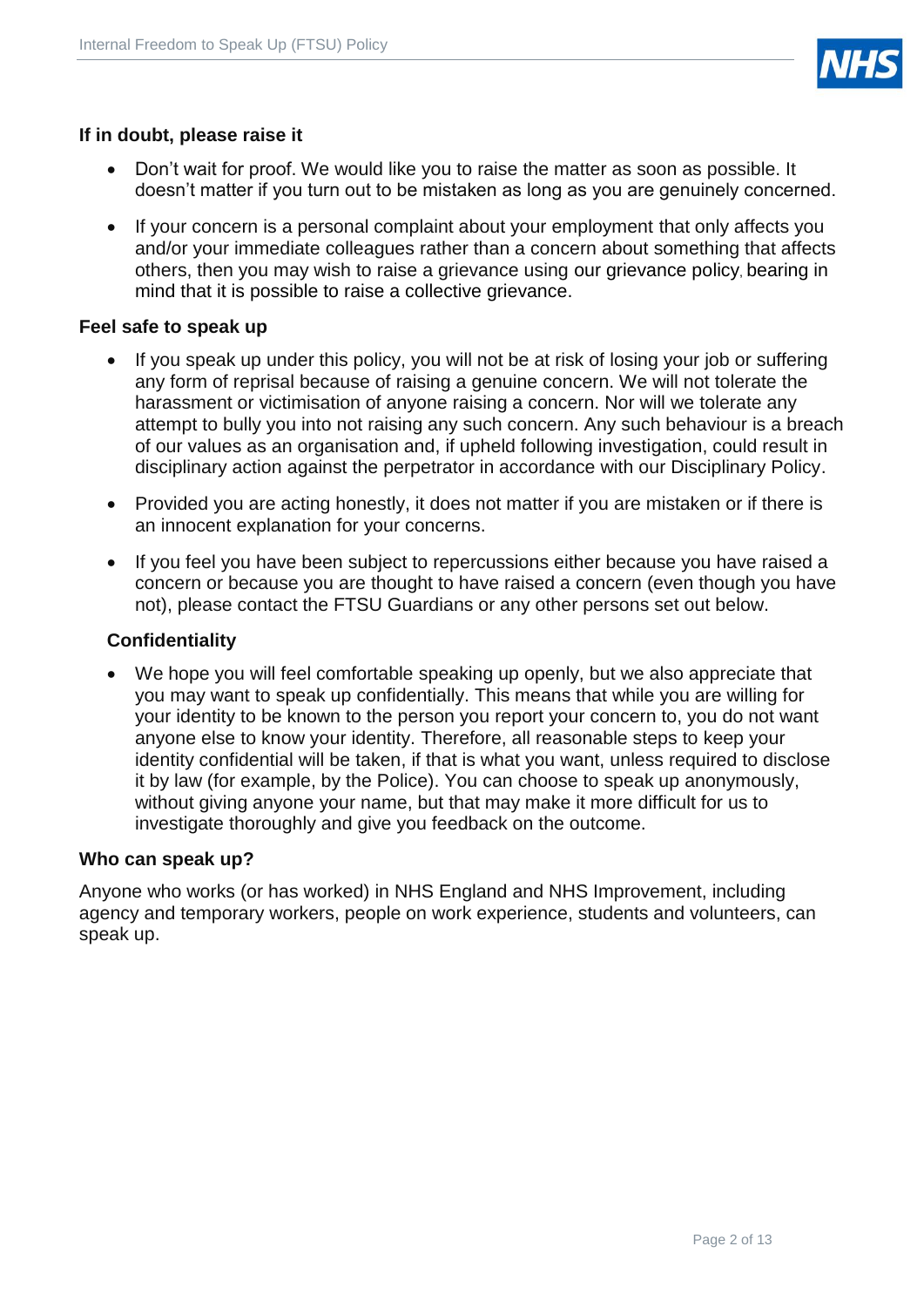

# **Who should I speak up to?**

In many circumstances the easiest way to get your concern resolved will be to raise it with your line manager (for example, orally in a 1-2-1).

If this does not resolve matters, you can contact one of the following people:

• your local [Freedom to Speak Up Guardian\(s\)](https://www.cqc.org.uk/sites/default/files/20180213_ngo_freedom_to_speak_up_guardian_jd_march2018_v5.pdf) – [you can find a list here](https://nhsengland.sharepoint.com/sites/thehub/SitePages/Freedom-to-Speak-Up-(FTSU).aspx) - (email address/portals to be confirmed) – this is an important role to act as an independent and impartial source of advice to staff, with access to anyone in the organisation, including the regional and national executive FTSU Leads.

If you remain concerned after this, you can contact:

- your regional executive FTSU lead (links to Intranet with list)
- our (internal) national executive FTSU lead, the National Medical Director [\(england.medicaldirector2@nhs.net\)](mailto:england.medicaldirector2@nhs.net)
- our nominated FTSU non-executive director, *(link to intranet here)*.

Our Guardians have been trained in receiving concerns and will give you information about where you can go for more support.

Where you don't think it is appropriate to speak up to your line manager, you can use any of the options set out above in the first instance.

If for any reason you do not feel comfortable speaking up internally, you can raise concerns formally with external bodies, listed on page 7.

#### **Advice and support**

Details on the local support available to you can be found [here.](https://nhsengland.sharepoint.com/sites/thehub/SitePages/Freedom-to-Speak-Up-(FTSU).aspx) However, you can also contact the National [Whistleblowing Helpline](http://wbhelpline.org.uk/) for Health and Social Care or your trade union representative.

#### **How should I speak up?**

You can speak up to any of the people listed above in person, by phone or in writing (including email). Whichever route you choose, please be ready to explain as fully as you can the information and circumstances that gave rise to your concern.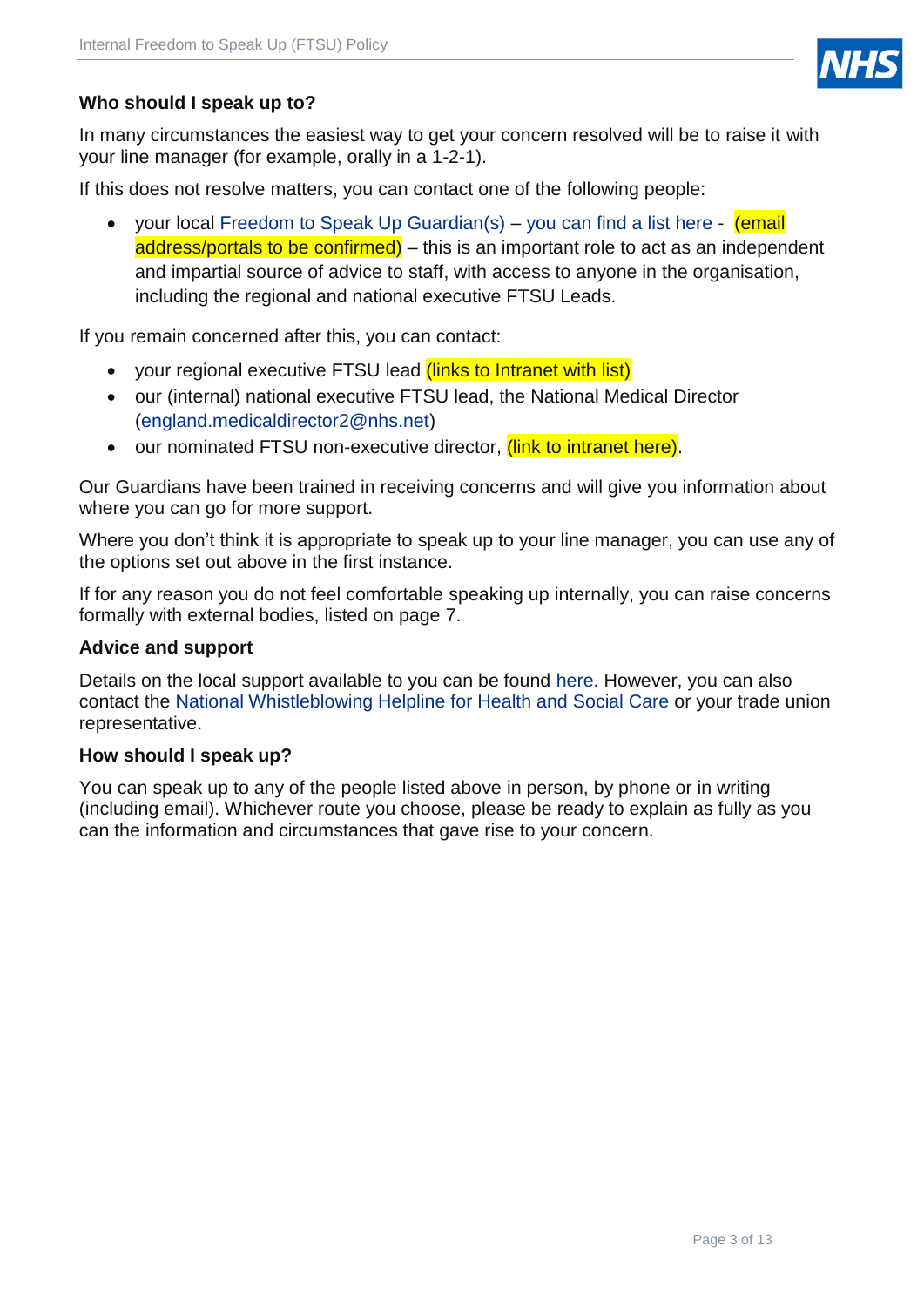

# **THE FREEDOM TO SPEAK UP (FTSU) PROCESS**

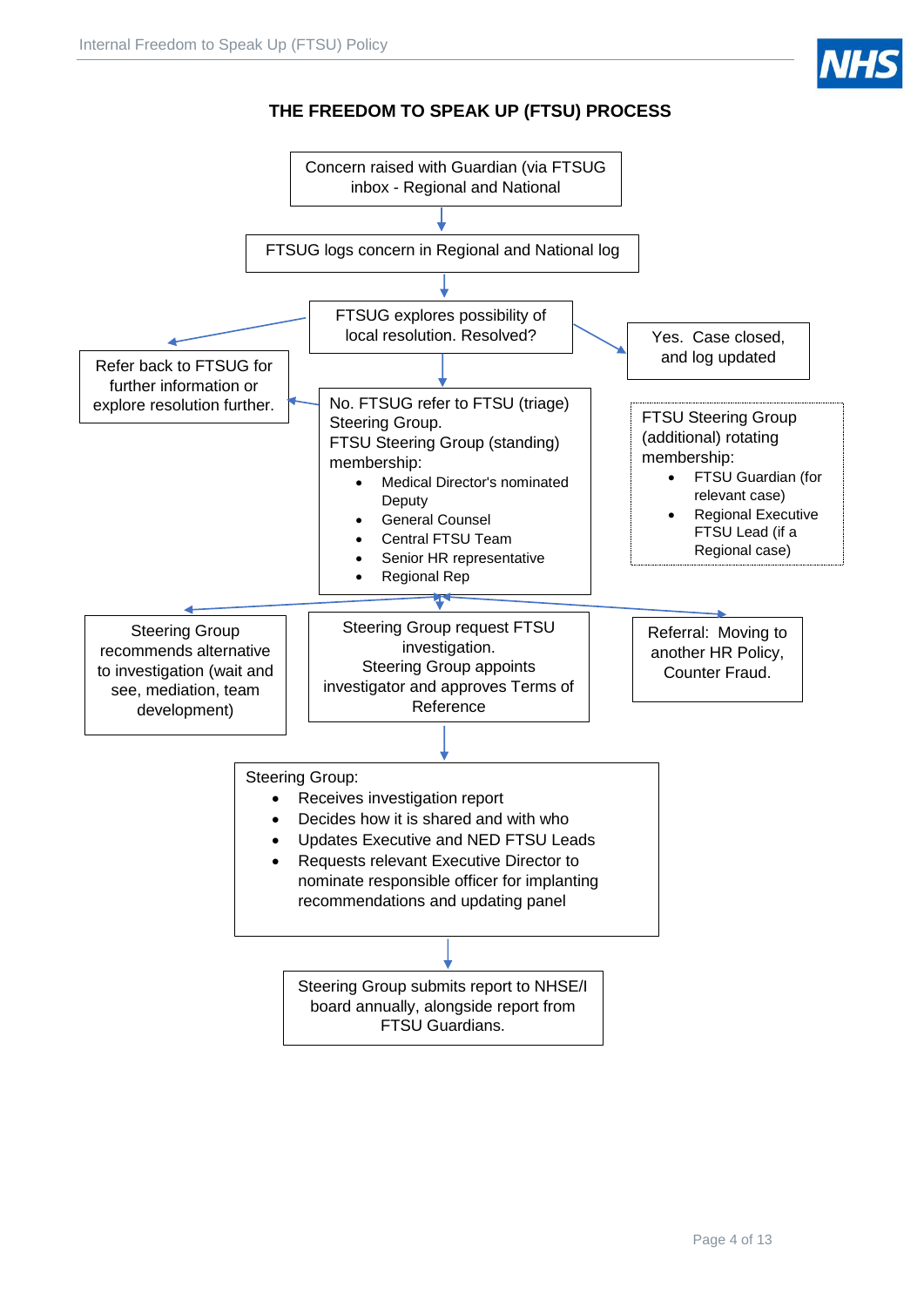# **The FTSU Process**

- The worker speaks up to the FTSU guardian.
- The concern is logged on the regional or national log.
- The FTSU Guardian explores the possibility of local resolution.
- If there is resolution the case is closed and the log updated.
- If there is no local resolution the case is referred to the FTSU Steering Group (FTSUSG) for triage.
- There are three possibilities following referral to the FTSUSG. Either:
	- o the FTSUSG refer the case back for further information or exploration of local resolution;
	- o the FTSUSG requests an investigation; or
	- o in some instances, the FTSUSG may recommend an alternative to investigation, for example mediation or team development. In some instances, the FTSUSG may refer the case to another HR policy, or for example, to counter fraud.
- If an investigation is requested, the FTSUSG will appoint an investigator and approve the terms of reference.
- Following investigation, the FTSUSG will:
	- o receive the investigation report;
	- $\circ$  decide how and with whom it is shared:
	- o update the executive, non-executive and, where relevant regional FTSU leads;
	- $\circ$  request the relevant director to nominate a responsible officer to implement recommendations and update the FTSUSG.

The FTSUSG will submit a report to the NHS England and NHS Improvement Boards annually, together with a report from FTSU Guardians.

#### **What will we do?**

We are committed to the principles of the Freedom to Speak Up review and its vision for raising concerns and will respond in accordance with them (see Appendix A).

We are committed to listening to our staff, learning lessons and improving the work we do and how we do it, which ultimately will be to the benefit of patients. On receipt the concern will be recorded in a central record and you will receive an acknowledgement within two working days from one of our FTSU Guardians. This record, held by our Guardians, will record the date the concern was received, whether you have requested confidentiality, a summary of the concerns and dates when we have given you updates or feedback. The Guardian will explore with you how your concern might be resolved and will work with you on the actions to achieve this. However, if this is not appropriate, or such attempts have been unsuccessful, the FTSU Guardian will refer the case to a (confidential) FTSUSG.

Where a concern is raised in a directorate or region, the relevant corporate or regional executive director will be informed of the concern or question unless there is reason not to do so.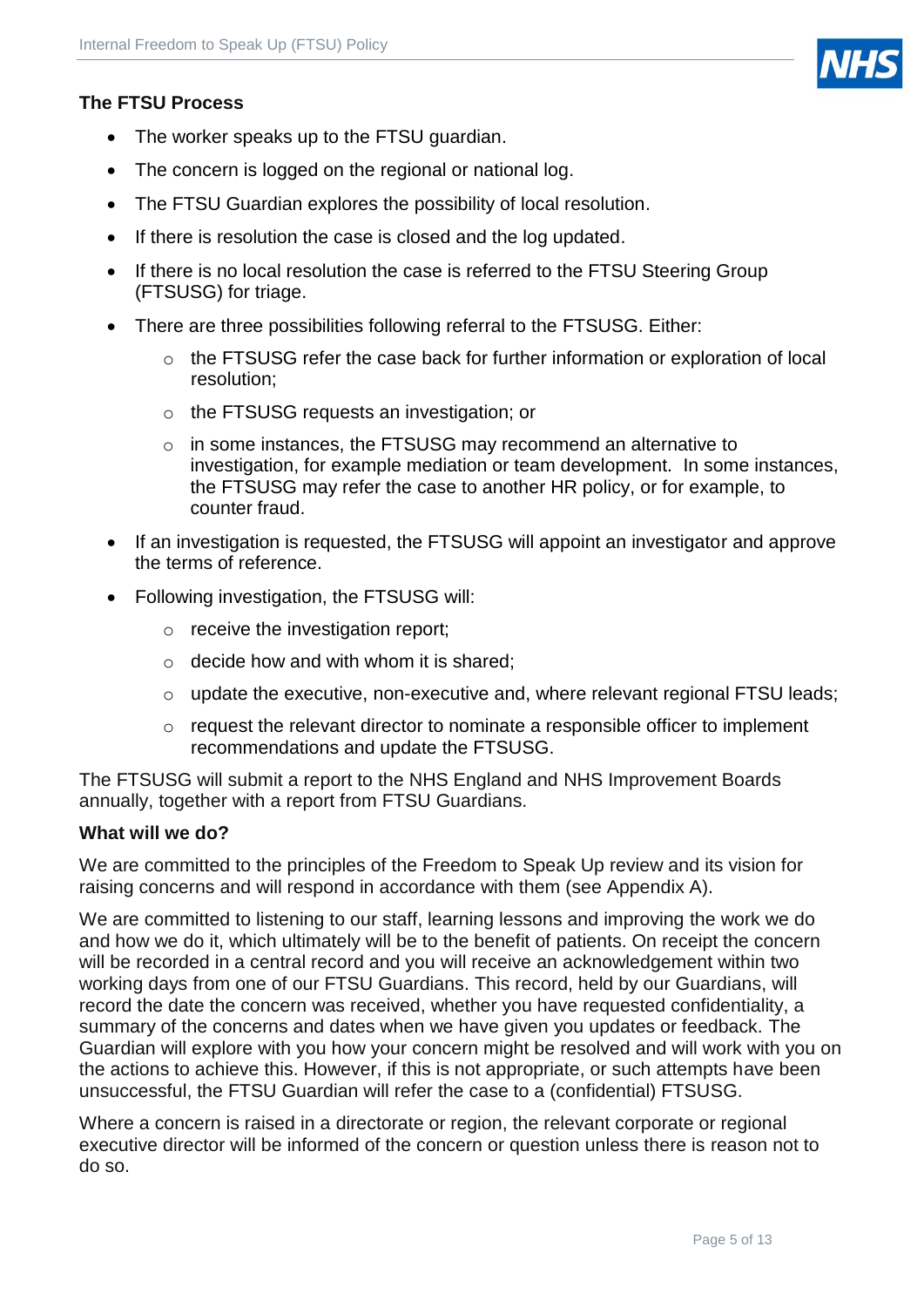

# **FTSU Steering Group (FTSUSG)**

The role of our FTSUSG at this stage is to decide what action is necessary to resolve the concerns. The Steering Group may:

- request further information from the FTSU Guardian;
- ask the FTSU Guardian to make further attempts at resolution;
- Refer the case to an alternative process (eg, HR, safeguarding, counter-fraud etc), requesting notification of the outcome of that process;
- Commission mediation; and/or
- Commission an investigation and draft the Terms of Reference.

The role of the Group is to bring their FTSU and HR expertise to ensure a prompt multi-disciplinary decision-making point on behalf of our FTSU national executive lead. The FTSUSG membership will be strictly limited to maintain confidentiality and its standing members are:

- appointed deputy for our (internal) FTSU national executive lead;
- senior member of the central FTSU team:
- senior HR representative:
- General Counsel; and
- regional lead where relevant.

In addition, the relevant FTSU Guardian will be invited to attend the FTSUSG regarding cases that it refers. Where a case relates to a region, the regional FTSU Lead will be invited to attend the advisory group and contribute to the decision-making. The FTSUSG will be convened fortnightly and stood down if there is nothing to discuss.

It is important to stress that the name of the individual who spoke up need not be disclosed to the Group by the FTSU Guardian – it is the concerns raised that the FTSUSG will be focusing on.

The FTSUSG will keep the national executive lead updated monthly, but the involvement of the Group may be bypassed in exceptional circumstances. For example, if the concerns relate to the regional executive FTSU lead, the actions outlined for that individual will pass to the national executive lead. If the concerns relate to the national executive lead, the matter will be put to the Chief Executive and/or the nominated non-executive director. If the concern relates to the Chief Executive, the Chair will be engaged and agree with the non-executive lead the most appropriate actions.

#### **Investigation**

Where you have been unable to resolve the matter with your line manager, we will investigate where we consider it proportionate to do so – using someone suitably independent (usually from a different part of the organisation) and properly trained – and we will reach a conclusion within a reasonable timescale (which we will notify you of). The investigation will be objective and evidence-based and will produce a report that focuses on learning lessons to prevent problems recurring.

The relevant executive director will be informed of the concern and the decision to investigate. The allocated investigator will contact the person raising the concern within three working days of being allocated the case, unless they have requested complete confidentiality (and the local guardian is unable to share their name with the investigator).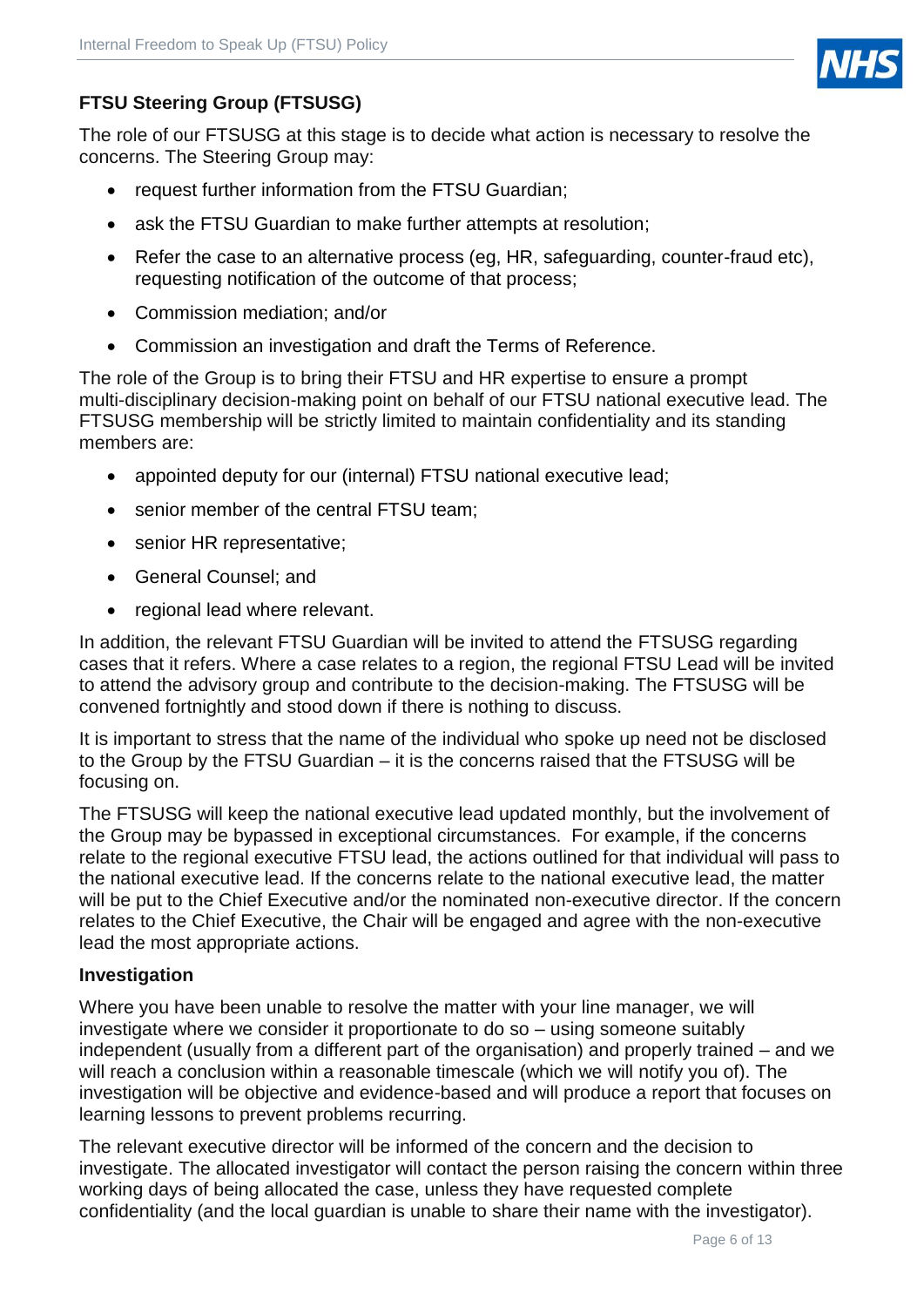

Any employment issues identified during the investigation will be kept separate and any relevant employment policies and processes followed. Findings will not be used as a basis for any disciplinary action. However, information gathered could prompt a further, HR investigation, if considered appropriate by the relevant executive director.

Every effort will be made to conclude investigations as quickly as possible, however, should the investigation last for a protracted period of time, we commit to updating you at least monthly, even if little progress has been made

# **Communicating with you**

We will treat you with respect at all times and will thank you for speaking up. We will discuss your concerns with you – to ensure we understand exactly what you are worried about. We will tell you how long we expect the investigation to take and keep you up to date with its progress at least monthly, even if there is nothing new to discuss. Wherever possible, we will share the full investigation report with you (while respecting the confidentiality of others). We will always ensure that the organisation learns from cases and makes improvements where we can. The investigator will submit their report to the FTSU Steering Group. The Steering Group will decide whether to accept the report and notify: the relevant executive director for the issue/area of concern; and the executive and non-executive FTSU leads (national and/or regional) as may be necessary (unless the concerns relate to any of these individuals).

# **How will we learn from your concern?**

The focus of the investigation will be on improving the service we provide. Where it identifies improvements that can be made, the relevant executive director for the area of concern will track them to ensure necessary changes are made and are working effectively. The executive director will also ensure lessons are shared with teams across the organisation, more widely, as appropriate. Where appropriate we will share organisational learning through staff newsletters and local staff fora.

# **Board oversight**

The NHS England and NHS Improvement Boards will be given summary information on an annual basis about issues that our workers have spoken up about through this policy and what we are doing to address any problems. We will include similar high-level information in our annual report. The Boards support staff raising concerns and want you to feel free to speak up.

#### **Review**

We will review the effectiveness of this policy and local process annually, with the outcome published and changes made as appropriate.

# **Raising your concern with an outside body**

In many circumstances the easiest way to get your concern resolved will be to raise it internally. Alternatively, you can speak up outside the organisation with for example:

- the Department of Health and Social Care:
- an MP;
- a legal adviser; or
- you can find a full list of prescribed bodies [here.](https://www.gov.uk/government/uploads/system/uploads/attachment_data/file/510962/BIS-16-79-blowing-the-whistle-to-a-prescribed-person.pdf)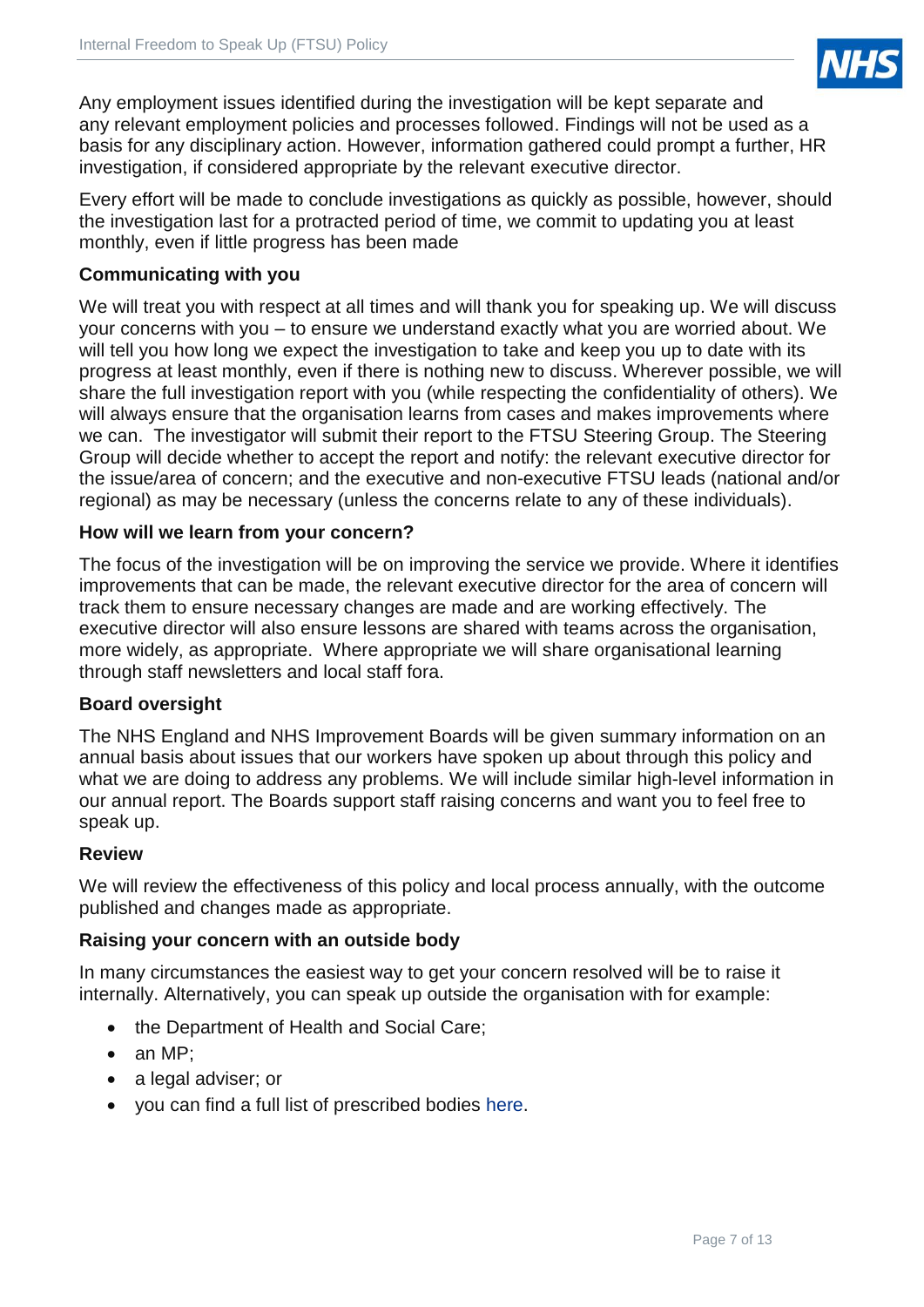

# **Making a 'protected disclosure'**

There are very specific criteria that need to be met for an individual to be covered by whistleblowing law when they raise a concern (to be able to claim the protection that accompanies it), which are laid down by the Public Interest Disclosure Act. There is also a defined list of ['prescribed persons'](https://www.gov.uk/government/uploads/system/uploads/attachment_data/file/431221/bis-15-289-blowing-the-whistle-to-a-prescribed-person-list-of-prescribed-persons-and-bodies-2.pdf), similar to the list of outside bodies on page 7, who you can make a protected disclosure to. To help you consider whether you might meet these criteria, please seek independent advice from the [Whistleblowing Helpline](http://wbhelpline.org.uk/) for the NHS and social care, [Protect](http://www.pcaw.org.uk/) or a legal representative.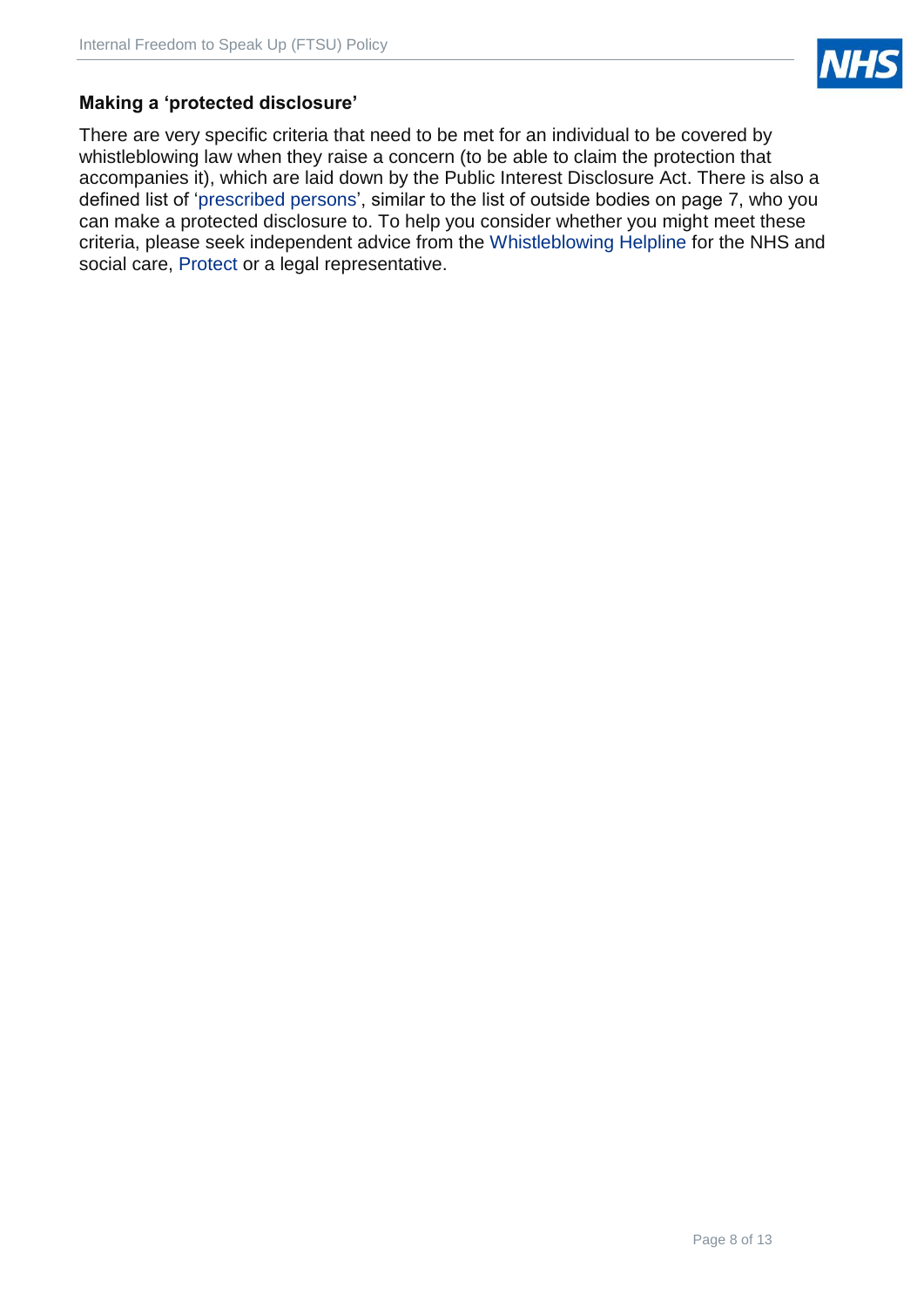

# **Appendix A: Roles and Responsibilities**

As part of this policy the following groups have a responsibility to participate in the process.

**Employees** are responsible for:

• Speaking up as early as possible and in line with this policy if they have a concern.

**Managers** are responsible for:

- Encouraging a climate of openness in which workers are comfortable to speak up in the knowledge that this will be handled promptly and in an appropriate manner.
- Listening to concerns, taking them seriously, ensuring they are escalated appropriately and dealt with thoroughly, fairly and promptly.
- Maintaining confidentiality and providing support to workers raising concerns.
- Ensuring staff are aware of this policy and including information on Freedom to Speak up in local induction materials.
- Encouraging staff to speak to them in confidence and maintaining confidentiality and provide support to staff speaking up. Communicate regularly with those speaking up.
- Addressing minor concerns quickly and report major concerns to appropriate senior management promptly for action.
- Communicate regularly with the person speaking up and advising them of progress.
- Seek advice where appropriate, escalating issues and engaging the support of a Freedom to Speak up Guardian where required.

**FTSU Guardians** are responsible for:

- Supporting staff to raise their concerns.
- Acting as independent and impartial source of advice to staff through listening to issues raised, and agreeing with the colleague speaking up, what might be the appropriate action to take.
- Liaising with relevant management colleagues to discuss the concern and what appropriate action managerial colleagues will take.
- Providing feedback to the person who has spoken up to tell them what action is being taken, and what the result of any investigation is.
- Recording and reporting speaking up issues to the regional/national board.
- Challenging our board or senior leadership teams about whether speaking up is resulting in learning and improvement.
- Liaising with the National Guardian's Office, taking advice and guidance on best practice.

**Human Resources** teams are responsible for:

• Providing advice and support to managers and individuals in the application of the policy and putting in place support plans for workers using the policy.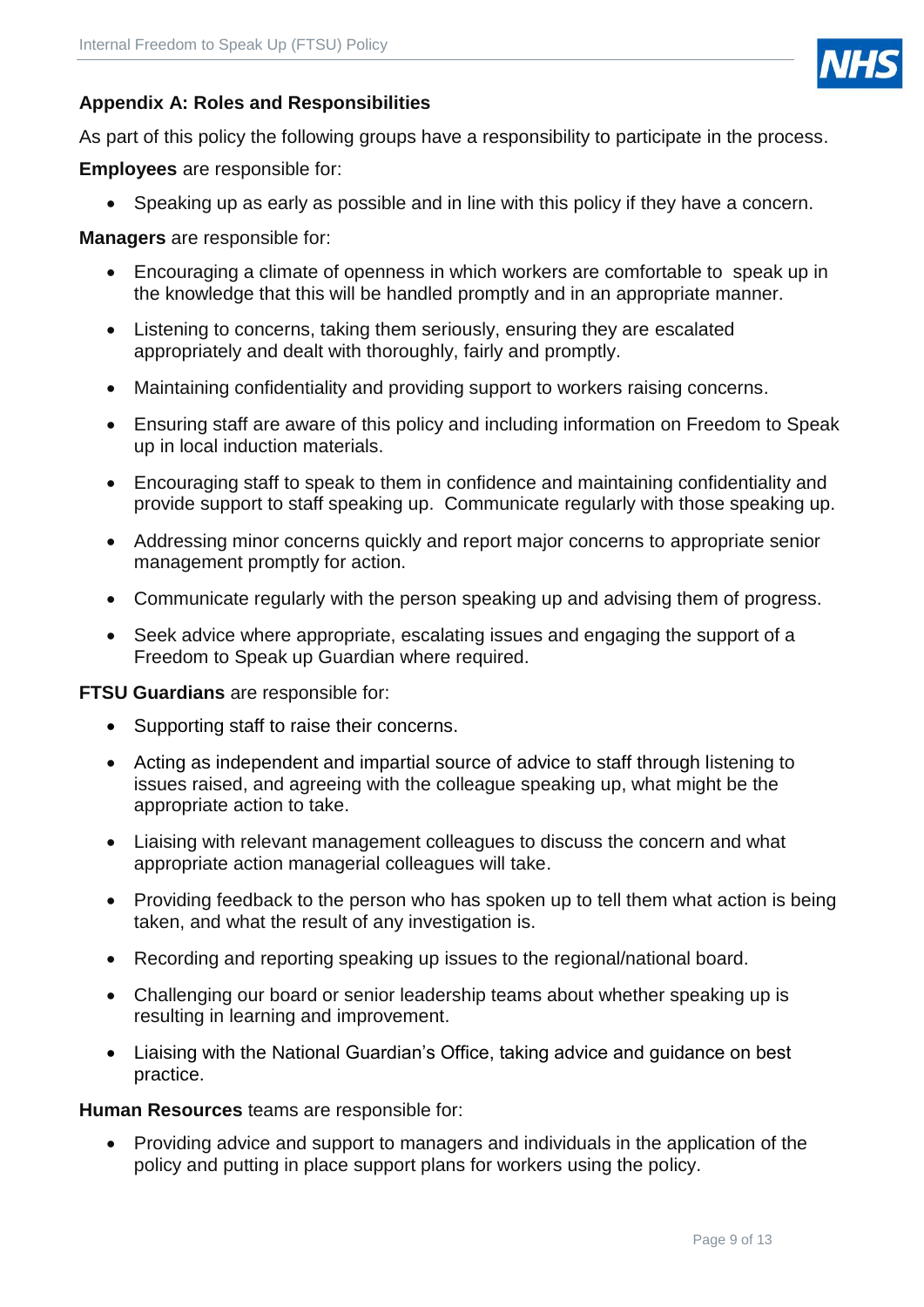

• Liaising with FTSU Guardians to help ensure FTSU investigations progress and do not overlap with other HR matters.

#### **Trade Unions** are responsible for:

- engaging in the development, review and monitoring of this policy; assisting members with enquiries.
- Supporting members through the process as required.

#### **National executive lead** is responsible for:

- Acting in a genuinely independent capacity to ensure workers feel confident in speaking up, safe in the knowledge they will be addressed confidentially, promptly and in line with best practice.
- Receiving and acting on concerns that have been raised, deciding whether to investigate, commissioning appropriate investigations with support from HR and Legal.
- Tracking any improvements identified as an outcome of an investigation onto concerns raised and ensuring necessary changes are made and are working effectively.
- Overseeing the creation of the FTSU vision and strategy.
- Operationalising the learning from speaking up issues.
- Ensuring instances where individuals may have suffered detriment for speaking up are promptly and fairly investigated and acted on providing the board with a variety of assurances about the effectiveness of the trust's strategy, policy and process.

#### **Regional executive leads** are responsible for:

- Acting in a genuinely independent capacity to ensure workers feel confident in speaking up, safe in the knowledge they will be addressed confidentially, promptly and in line with best practice.
- Receiving and acting on concerns that have been raised, commissioning appropriate investigations with support from HR and Legal.
- Tracking any improvements identified as an outcome of an investigation onto concerns raised and ensuring necessary changes are made and are working effectively.
- Ensuring lessons learnt are shared with teams across the region or more widely as appropriate.

#### **Non-executive lead** is responsible for:

- Challenging the executive and the board to create a healthy and effective speaking up culture.
- Acting as an alternative source of advice and support for the FTSU Guardian.
- Overseeing speaking up matters regarding board members.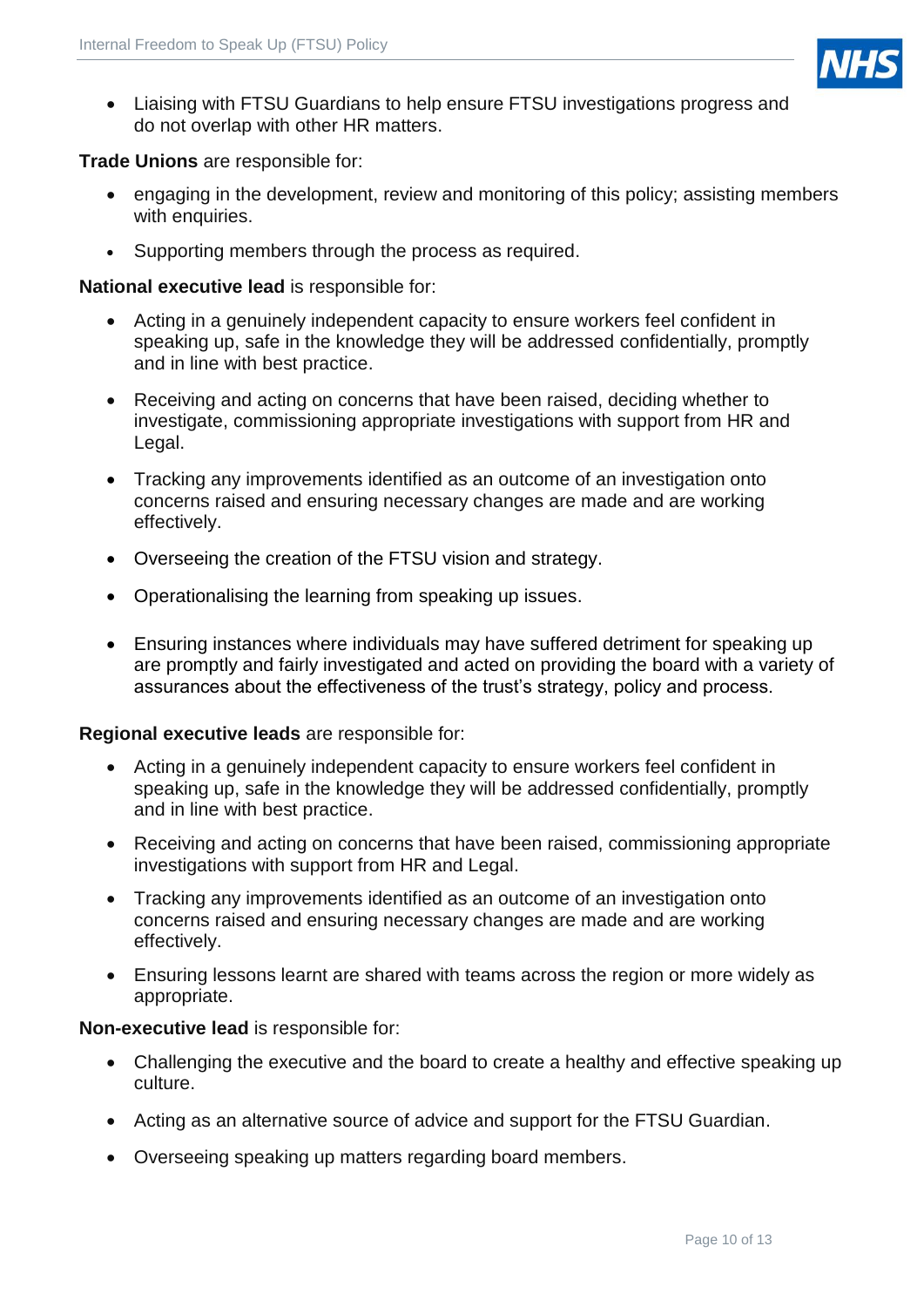



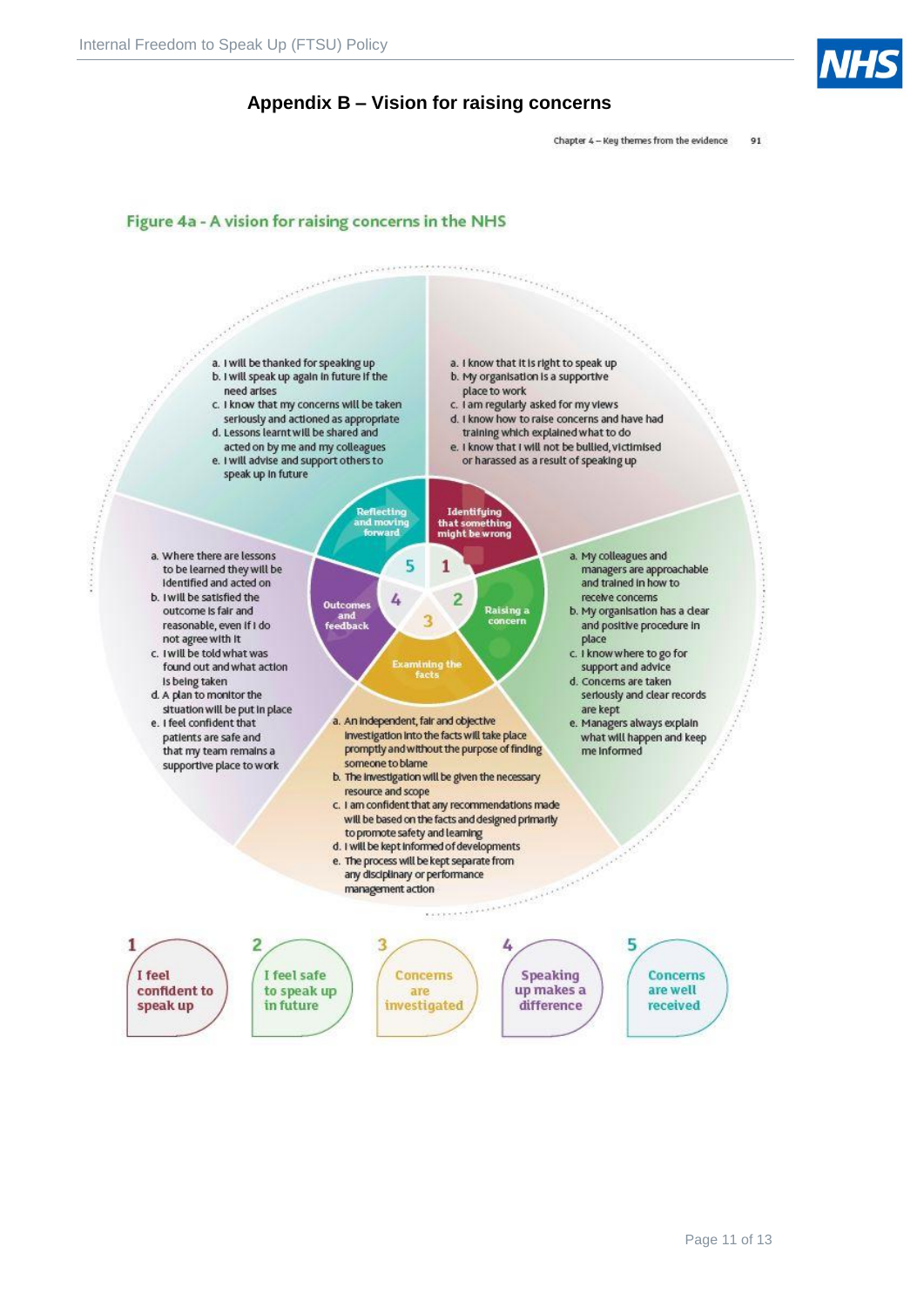# **Appendix C**

# **Regional Staff Fora Contact Details**

- **1. East of England – contact**
- **2. London – Contact**
- **3. Midlands**
- **4. North East**
- **5. North West**
- **6. South East**
- **7. South West**